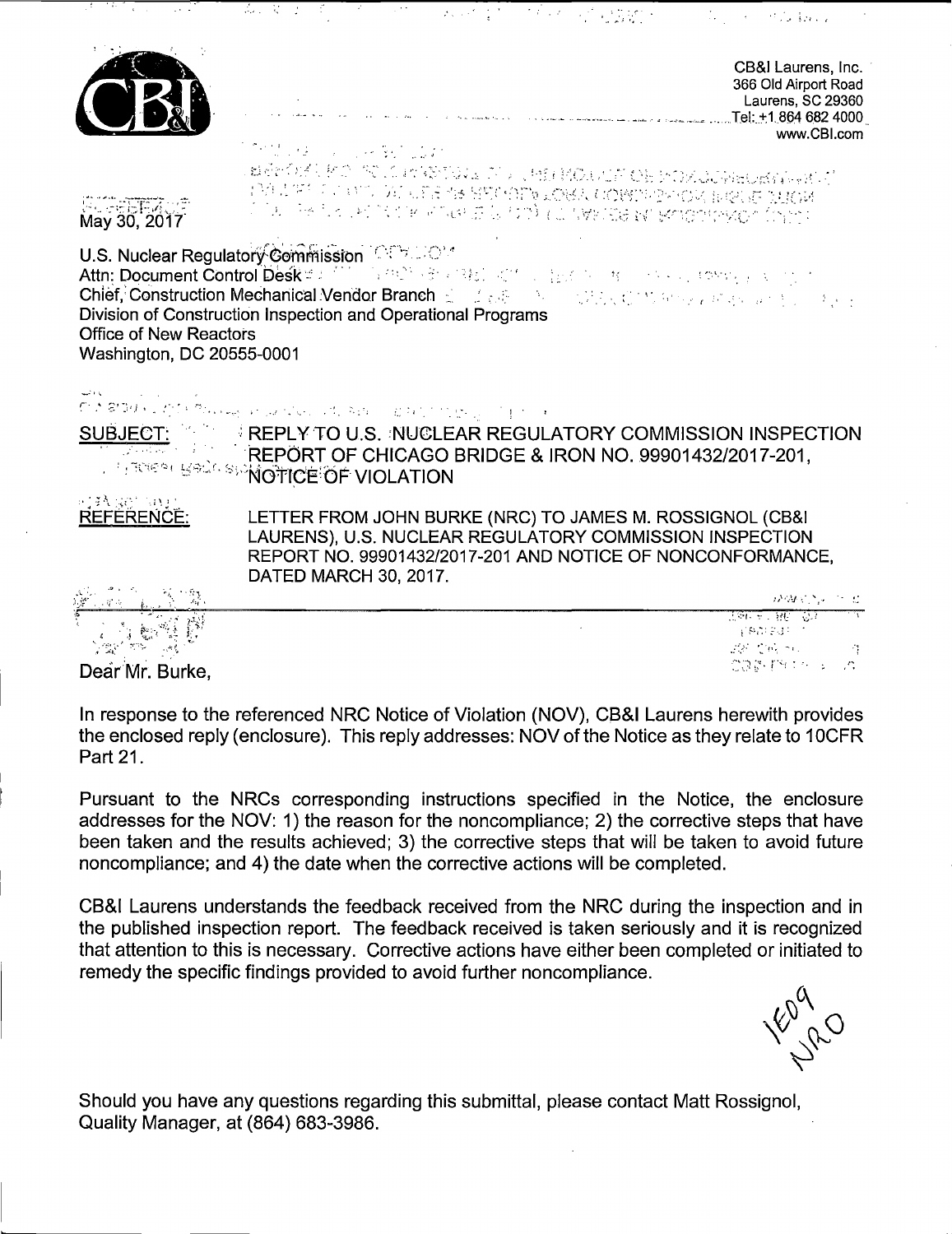

Sincerely,

 $\overline{\mathcal{C}}$ Wutt ľ V

Matt Rossignol Quality Manager CB&I Laurens

Enclosure:

 $\ddot{\phantom{a}}$ 

l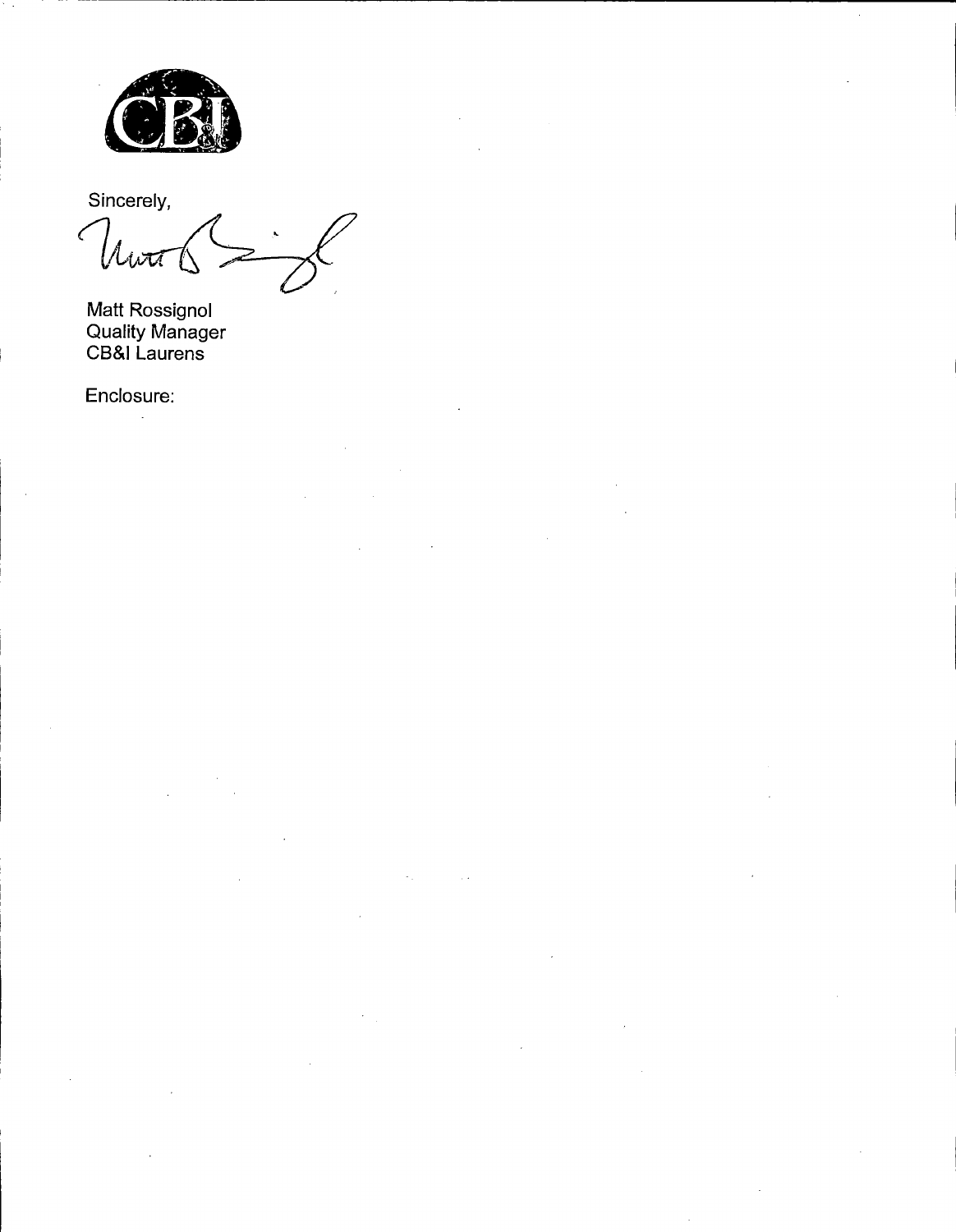

**Attachment 1** 

## **Reply to Notice of Violation 99901432-2017-201-01**

During a U.S. Nuclear Regulatory Commission (NRC) inspection conducted at the Chicago Bridge & Iron (hereafter referred to as CB&I Laurens) facility in Laurens, SC, from January 23, 2017, through January 27, 2017, a violation of NRC requirements was identified. In accordance with the NRC Enforcement Policy, the violation is listed below:

Title 10 of the Code of Federal Regulations (10 CFR) Part 21.21, "Notification of failure to comply or existence of a defect and its evaluation," Section (a)(1) requires "Each individual, corporation; partnership, dedicating entity, or other entity subject to the regulations in this part shall adopt appropriate procedures to evaluate deviations and failures to comply to identify defects and failures to comply associated with substantial safety hazards as soon as practicable, and, except as provided in paragraph (a)(2) of this section, in all cases within 60 days of discovery, in order to identify a reportable defect or failure to comply that could create a substantial safety hazard, were it to remain uncorrected."

Section 3.2.of CB&I Laurens' procedure BFS-QC-10CFR21, "Procedure for Compliance with 10CFR21/10CFR50.55 (e)," Revision 5, dated April 2, 2015, states, in part, that "If the QA Manager is unable to confirm that the deviation or failure to comply had been previously reported, he shall initiate a 10 CFR Part 21/10 CFR 50.55 (e) Evaluation Form (Exhibit C). The QA Manager shall forward a copy of the 10 CFR Part 21/10 CFR 50.55 (e) Evaluation Form to the General Manager and Project Manager and advise them that an evaluation will be conducted by CB&I Laurens or if it is determined that CB&I Laurens is not able to perform the evaluation, initiate action to notify the Purchaser to perform an evaluation of the deviation or failure to comply. The QA Manager shall complete the evaluation or obtain the evaluation results from the Purchaser."

Contrary to the above, as of January 27, 2017, CB&I Laurens failed to adequately evaluate a deviation potentially associated with a substantial safety hazard in accordance with 10 CFR 21.21(a)(1). Specifically, corrective/preventive action report No. 584 states, in part, that "The Quality Control Manager made a determination that certain UT [ultrasonic testing] documents were completed outside of the expectations of the procedure. A senior CBIL [Chicago Bridge and Iron Laurens] QC [Quality Control] Specialist was suspended pending ERB [Employee Review Board] action for falsification of UT Test records." CB&I Laurens proceeded to perform an investigation and determined that a Senior Quality Control (QC) Specialist had falsified ultrasonic testing (UT) test records. Rather than performing a new Part 21 evaluation, CB&I Laurens took credit for a Part 21 evaluation that was previously performed as part of a root cause analysis to determine if there was widespread falsification of records at CB&I Laurens. However, the root cause analysis did not specifically evaluate whether the falsification of UT test records could create a substantial safety hazard on' any piping spools that had been delivered.